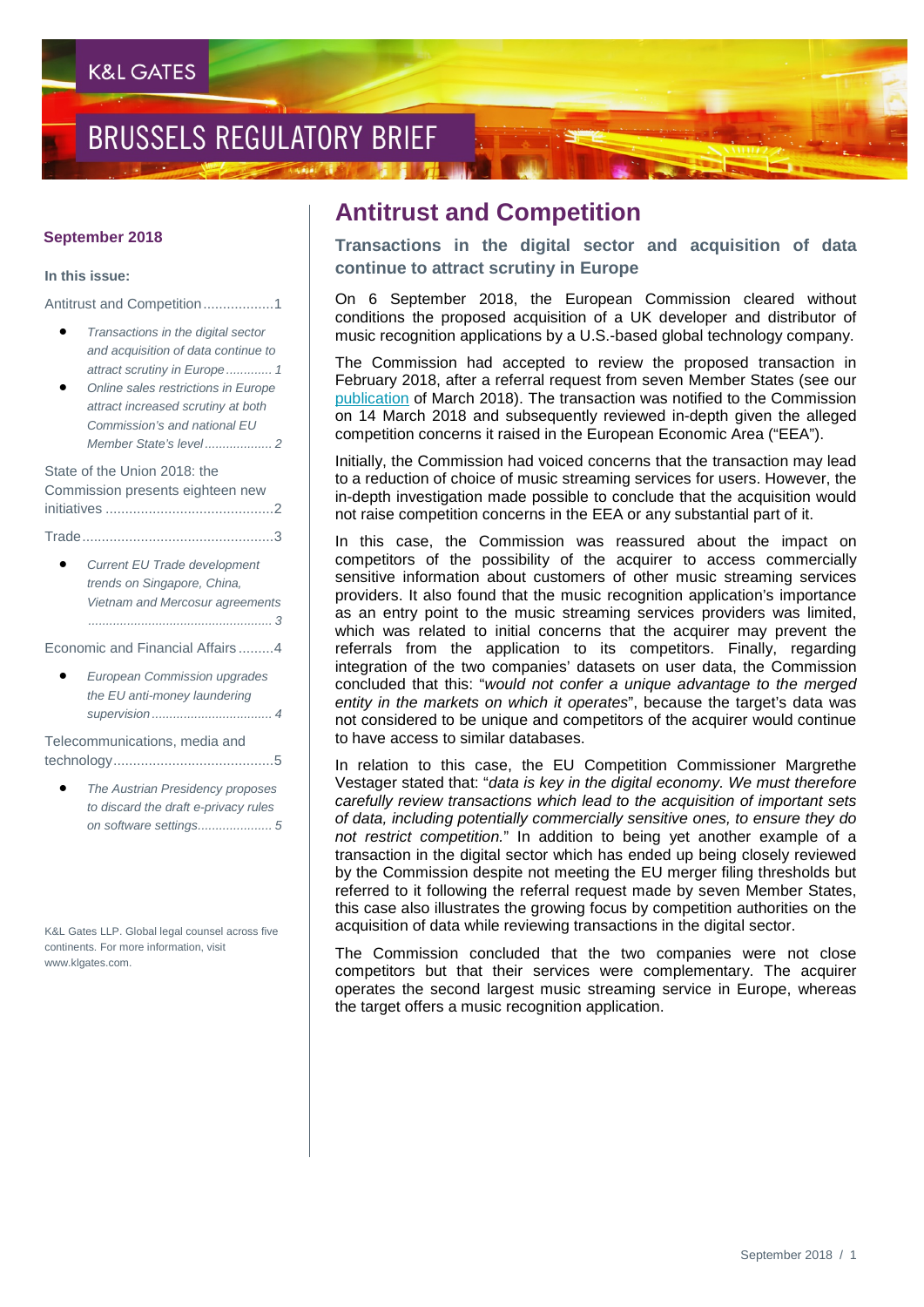#### **Online sales restrictions in Europe attract increased scrutiny at both Commission's and national EU Member State's level**

The past few years have seen a renewed and strengthened interest in vertical restraints and in particular in restrictions to online sales in Europe. There has been more scrutiny towards such issues by authorities at national level and from the European Commission.

The Commission has recently opened a new investigation into the online commercial practices of a platform reseller with respect to the exclusivity terms it imposes on fashion retailers. Under the contested exclusivity terms, retailers are required to list their inventory with the company and not on competing platforms. This new investigation has been prompted by a complaint lodged by a competitor and signals once more how online practices need to be carefully designed in order to prevent antitrust scrutiny.

More broadly, this antitrust complaint intervenes in the context of stronger enforcement activity with regard to commercial practices by companies online. At EU level, the Commission concluded a sector inquiry into ecommerce in May 2017 and has launched a number of investigations into practices covered in its inquiry. Recently, it imposed fines totaling more than EUR 111 million on four consumer electronics manufacturers. It found that the companies had imposed fixed or minimum resale prices on their online retailers and one of them had restricted retailers from selling cross-border.

Under EU competition rules, resellers must determine their resale prices themselves. Suppliers may only issue recommendations or provide maximum resale prices but they should not impose fixed or minimum resale prices as this is considered as illegal "resale price maintenance" or "RPM".

Similarly, at national level, vertical restraints in general and restrictive practices in the online environment in particular have also attracted significant attention. A case is currently pending in the UK opposing an online cosmetics retailer and a French cosmetics company. In particular, the dispute concerns a requirement for authorized online retailers to have a physical shop. Also, earlier this year, the Italian competition authority closed an investigation against a stove company and its parent companies which concerned alleged restrictive practices in relation to online distributors, such as imposition of minimum resale prices, limitations to the validity of the warranty of products sold abroad and a ban on delivering products sold online outside Italy.

All this shows that companies need to be particularly careful when engaging in sales online as this is a sales channel which is under scrutiny at the moment. However, this does not mean that companies have no means to control how their products are sold on the Internet. There are tools which allow manufacturers to achieve a certain degree of control over who and how their products are sold online without breaching competition rules. In particular, this can be achieved through the setting up of a selective distribution system where authorized resellers are selected on the basis of objective criteria of a qualitative nature which can apply with regard to physical and online stores. The Court of Justice of the EU has also recently upheld the imposition of restrictions on the use of online marketplaces in the framework of a selective distribution system. Such distribution model is particularly suitable for companies wishing to have more control over the distribution of their products online or the protection of their brand image.

## **State of the Union 2018: the Commission presents eighteen new initiatives**

On 12 September 2018, the President of the European Commission, Jean-Claude Juncker, on the occasion of the State of the Union Address, announced eighteen new initiatives covering security, migration and borders, external investment, common foreign and security policy, seasonal clock changes and anti-money laundering.

In the security field, the Commission put forward, among other measures, a proposal for a [Regulation](https://ec.europa.eu/commission/sites/beta-political/files/soteu2018-preventing-terrorist-content-online-regulation-640_en.pdf) on preventing the dissemination of terrorist content online, which imposes duties of care on hosting service providers and prescribes Member States to adopt measures to identify terrorist content and ensure its prompt removal by hosting service providers; a [Communication](https://ec.europa.eu/commission/sites/beta-political/files/soteu2018-extend-public-prosecutors-office-communication-641_en.pdf) to extend the competences of the European Public Prosecutor's Office to cross-border terrorist crimes; a proposal for a [Regulation](https://ec.europa.eu/commission/sites/beta-political/files/soteu2018-cybersecurity-centres-regulation-630_en.pdf) establishing the European Cybersecurity Industrial, Technology and Research Competence Centre and the Network of National Coordination Centres. They will be called on to support the development of the cybersecurity technological and industrial capacities necessary to secure the Digital Single Market and to promote the competitiveness of the Union's cybersecurity industry.

With regard to the migration and border reform, the Commission unveiled, *inter alia*, a proposal for a [Regulation](https://ec.europa.eu/commission/sites/beta-political/files/soteu2018-eu-agency-asylum-regulation-633_en.pdf) to reinforce the European Union Agency for Asylum; a [Communication](https://ec.europa.eu/commission/sites/beta-political/files/soteu2018-legal-pathways-europe-communication-635_en.pdf) to enhance legal migration; a proposal for a [Directive](https://ec.europa.eu/commission/sites/beta-political/files/soteu2018-returning-illegally-staying-third-country-nationals-directive-annexe-634_en.pdf) on common standards and procedures in Member States for returning illegally staying third-country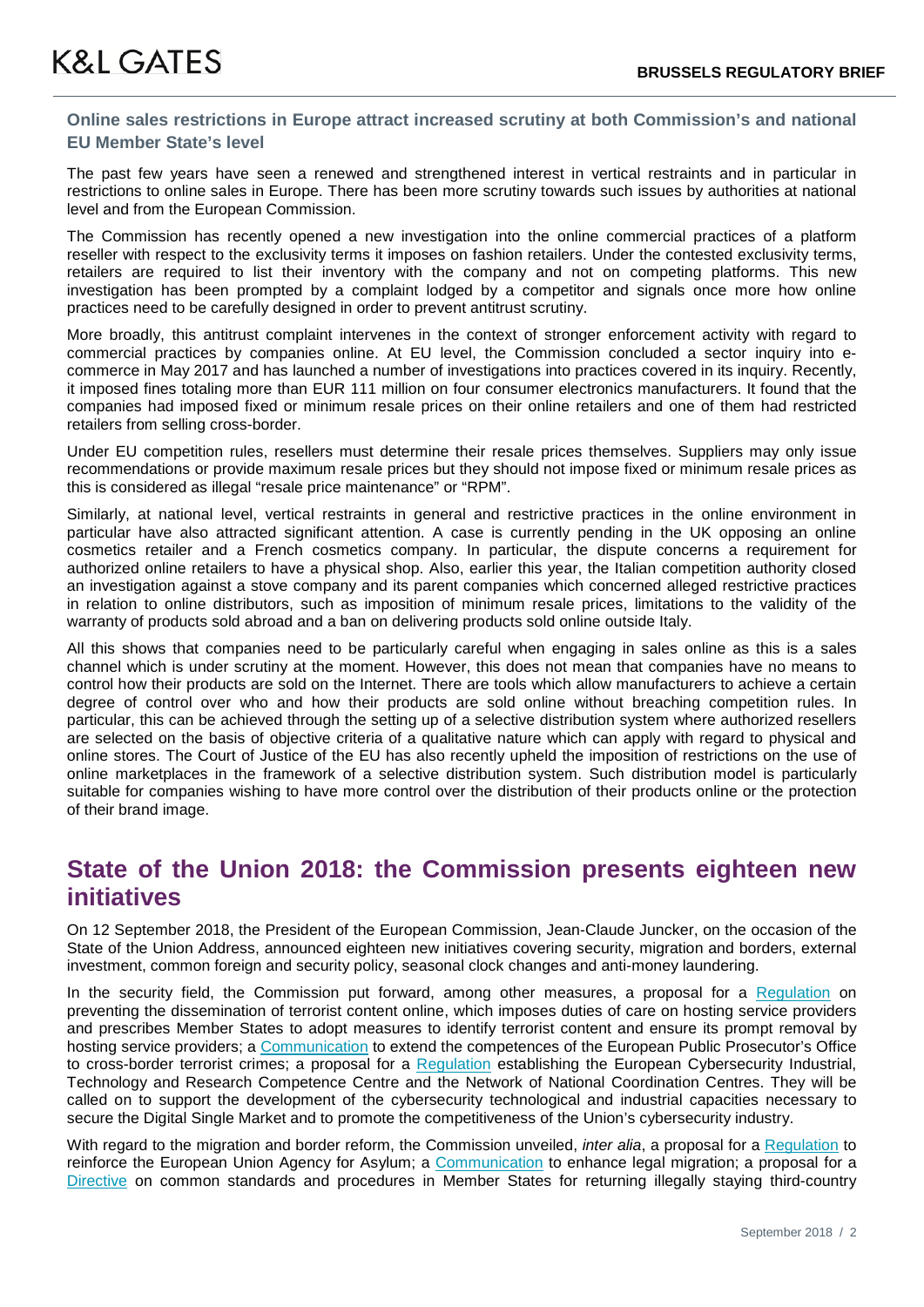nationals; and a proposal for a [Regulation](https://ec.europa.eu/commission/sites/beta-political/files/soteu2018-eu-agency-asylum-regulation-633_en.pdf) on the European Border and Coast Guard to increase the Agency's resources, enhance its mandate and allow it to acquire its own equipment.

In the investment sector, the Commission presented a [Communication](https://ec.europa.eu/commission/sites/beta-political/files/soteu2018-investment-outside-eu-communication-644_en_0.pdf) towards a more efficient financial architecture for investment outside the EU and a [Communication](https://ec.europa.eu/commission/sites/beta-political/files/soteu2018-africa-europe-jobs-alliance-communication-643_en.pdf) on a new Africa-Europe Alliance for Sustainable Investment and Jobs.

Furthermore, with the intention to increase the speediness and effectiveness of the decision making in some areas of the EU Common Foreign and Security Policy ("CFSP"), the Commission proposed a [Communication](https://ec.europa.eu/commission/sites/beta-political/files/soteu2018-efficient-decision-making-cfsp-communication-647_en.pdf) to replace, within the existing legislative framework, the unanimity rule with a qualified majority voting. Still with reference to the CFSP, Mr Juncker expressed its intention to develop numerous European - African trade agreements and announced a [Communication](https://eur-lex.europa.eu/legal-content/EN/TXT/PDF/?uri=CELEX:52018DC0643&from=EN) on a new Africa - Europe Alliance for sustainable investment and jobs; he also presented a [Communication](https://eur-lex.europa.eu/legal-content/EN/TXT/PDF/?uri=CELEX:52018DC0644&from=EN) 'Towards a more efficient financial architecture for investment outside the European Union' with the aim of strengthening the European financial architecture in order to implement the recently proposed Neighbourhood, Development and International Cooperation Instrument.

Following a public consultation where 84% of respondents reacted in favor of ending seasonal clock changes in Europe, the Commission issued a proposal for a [Directive](https://ec.europa.eu/commission/sites/beta-political/files/soteu2018-discontinuing-seasonal-changes-time-directive-639_en.pdf) with this objective, giving Member States the freedom to decide by April 2019 whether they want to permanently apply summer or winter time.

With the aim of countering money-laundering and terrorist financing threats, the Commission presented a [Communication](https://ec.europa.eu/commission/sites/beta-political/files/soteu2018-anti-money-laundering-communication-645_en.pdf) on strengthening the Union Framework for prudential and money laundering supervision for financial institutions and a proposal for a [Regulation](https://ec.europa.eu/commission/sites/beta-political/files/soteu2018-supervisory-authorities-regulation-646_en.pdf) to adopt targeted changes to the three Regulations establishing the Supervisory Authority. The proposed amendments aim at ensuring the consistent investigation of the breaches of anti-money laundering rules, reinforcing the existing powers of the European Banking Authority and promoting a proper cooperation between the national anti-money laundering supervisors and the prudential supervisors (for further information about the Communication and the Regulation, see the article below).

It remains to be seen how far these proposals will go, considering that the European elections in May 2019 will change the composition of the European Parliament, which may require the Commission to withdraw its proposals.

## **Trade**

#### **Current EU Trade development trends on Singapore, China, Vietnam and Mercosur agreements**

#### *Singapore*

The EU-Singapore free trade agreement is one of EU's first 'new generation' bilateral agreements. On top of the classical removal of customs duties and non-tariff barriers for trade in goods and services, it contains important provisions on intellectual property protection, investment liberalisation, public procurement, competition and sustainable development. The agreement establishes the conditions for EU businesses to take full advantage of the opportunities created in Singapore as the business and transport hub of Southeast Asia. Once approved by the Council of the EU, the agreement will be sent to the European Parliament, aiming for the entry into force before the end of the current mandate of the European Commission in 2019.

#### *China*

EU-China trade and investment negotiations are also moving forward, even if slowly. In early July both sides exchanged their first market access offers for their bilateral investment agreement. The discussions covered essentially subjects such as expropriation, national treatment, fair and equitable treatment and sustainable development. As trade ties with the US deteriorate, Chinese premier Li Keqiang declared in July during a meeting in Sofia with leaders from 16 European countries that Beijing wants deeper cooperation with the EU and more foreign investment. Nonetheless, the EU continues to stand by the view that China remains a closed economy for EU investors, in a sense that the lack of level playing field between domestic companies and foreign investors lies on the strong role of state-owned enterprises in the Chinese economy. The problem lies on the two sides not speaking the same language when it comes to the "strong hand of the state", with China insisting that its stateowned companies do not benefit from subsidies, the EU says de facto preferential interest rates they obtain from state-owned banks is beneficial to them. Likewise, the EU hesitates to open up to a sector that does not enjoy reciprocity. The 19th round of negotiations is tentatively scheduled for 29-30 October in Beijing, but the exact agenda and timing are yet to be confirmed.

Concerning trade, Beijing continues to insist it wants a free trade agreement with the  $EU - a$  call the EU has been rejecting for years. Brussels leaders argue that China is not to be treated as a market economy. Digital is where divergence between the EU and China is most pronounced, as China already controls 40% of the world's e-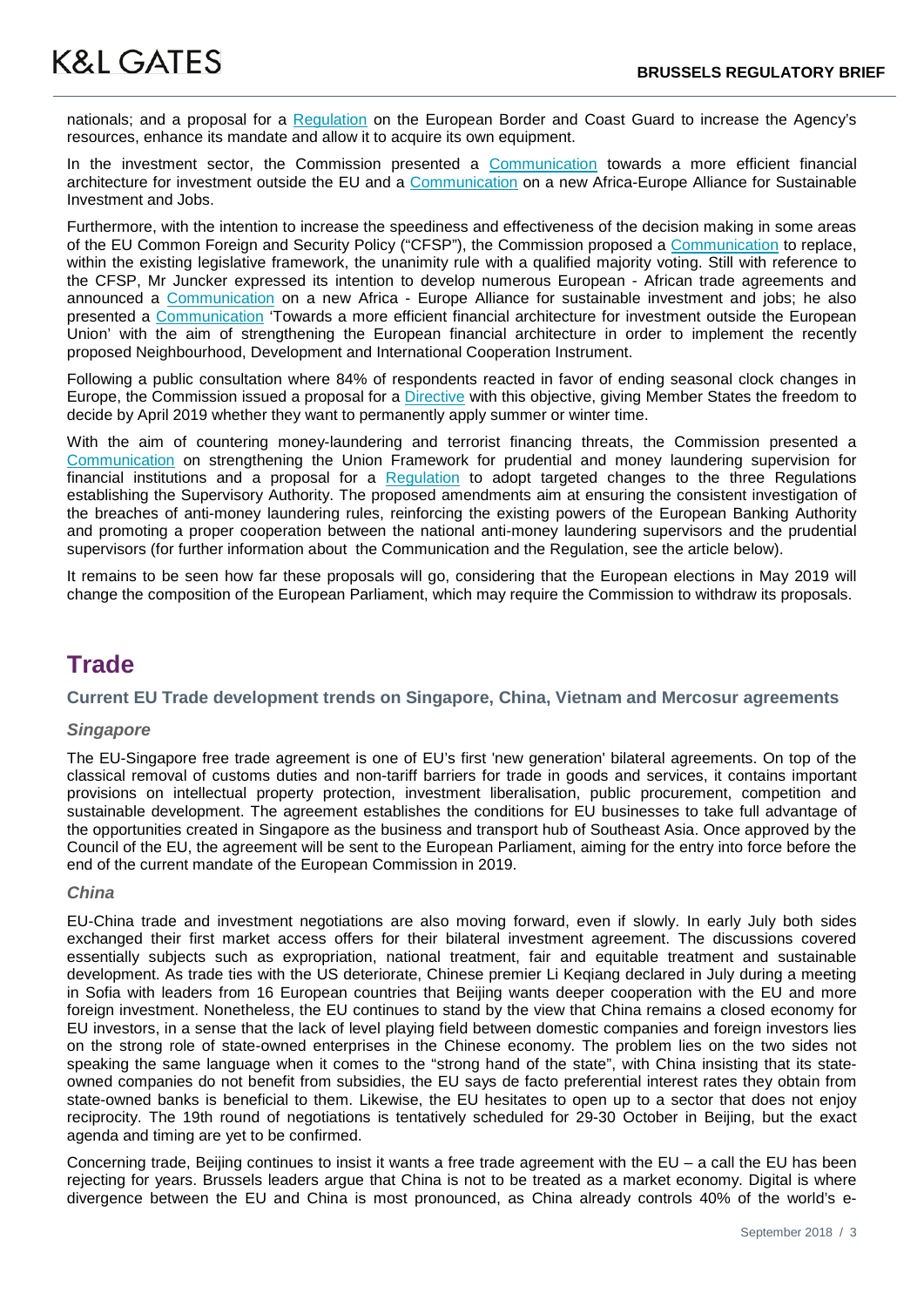commerce market, has already shut out Western payment services providers and has ambitions for its platforms to enter the European market.

The EU and China formed a working group on WTO reform following their summit in July, an expression of the cooperative approach; but to what extent can one expect Beijing to agree on new and revised WTO rules that would discipline a number of fundamental features in its economy, remains in Brussels a worrying dilemma.

#### *Vietnam*

Efforts are being made to approve the EU-Vietnam deal before the European elections next year, despite the very short timeframe left to do so. The pace during spring was apparently slow because of the 'legal scrubbing' process that precedes translation into more than 20 European languages of their long-sealed trade pact. These are two lengthy procedures that must be concluded before a deal can be put to approval to the Council and the Parliament. By the end of June nonetheless, the scrubbing marathon was finalized and endorsed.

Negotiations for an EU-Vietnam FTA were launched in June 2012 and concluded in 2015. Vietnam has experienced a radical economic and social transformation over the past two decades alongside integration into the global economy. As a rapidly developing and fast growing ASEAN economy, Vietnam holds substantial potential for EU businesses. Brussels insiders regard the Vietnam – EU FTA as ambitious and comprehensive that ensures a conclusive environment for trade and investment relations.

The 'EU only' part of the Vietnam deal could come into force immediately and permanently after being ratified by the Council and the Parliament but before the 'investment agreement' part of the accord is finalized, the Commission will send the 'EU only' part to Member States this autumn. The final deadline for ratification in Parliament is next April, and policy insiders in Brussels consider doubtful that the deal can be sealed in time. This is mainly because it is unclear if the numbers in the Parliament will add up - which basically depends on the signals on labor and human rights issues they get from Vietnam. In this respect, Brussels insiders believe the Commission was in fact afraid of tabling a deal for ratification to a Parliament that has been pushing Vietnam to come up with tangible guarantees that it would start the process of ratifying three International Labor Organisation conventions on freedom of association, the right to organize and collective bargaining, and the abolition of forced labor; MEPs also want Vietnam to improve its human rights record. The question remains whether it is likely that there would be enough time to ensure a proper parliamentary scrutiny before the final vote. The geopolitics issue is important in EU Vietnam relations, with increased uncertainty around global trade, the hesitation towards trade liberalization, globalization and the rules-based trade system.

#### *Mercosur*

On the other side, the negotiation horizon on the Mercosur agreement looks endless again. This summer, the Mercosur side made fresh concessions on auto tariffs and car parts. The Commission however made it abundantly clear that this is not enough to conclude a deal, especially in view of the pending work to be done and differences to bridge in several areas, notably on cars and car parts, geographical indications, maritime services and dairy. Commission stressed during summer that solutions to very important EU interests in these areas are still outstanding and will need to be addressed to allow a successful conclusion of the process. Mercosur may have tabled an updated offer in those outstanding areas but still the window of opportunity to conclude the agreement is apparently expected to close relatively soon, in view of the EU and Mercosur negotiating teams folding down a 36th round of talks held in Montevideo in early September: they concluded that for the time being a breakthrough is not managed. To some extent, this is due to EU's not budging enough on expanding beef quotas. An additional factor lies apparently on the fact that Brazil's elections early next month make it hard for the South Americans to conclude a deal that would require some tough concessions from them on imports of automobiles or dairy. In mid-October, Brazil will hold hotly contested general elections, after which talks would likely slow down; poll participants deem the possibility of a final conclusion on the Mercosur Trade discussions until the end of 2018 highly remote.

## **Economic and Financial Affairs**

#### **European Commission upgrades the EU anti-money laundering supervision**

On 12 September 2018, the European Commission published a proposal aiming to address some of the shortcomings in the EU anti-money laundering ("AML") framework exposed by recent scandals involving European banks. The proposed changes are summarized in the Commission's [Communication,](https://ec.europa.eu/commission/sites/beta-political/files/soteu2018-anti-money-laundering-communication-645_en.pdf) accompanied by a legislative [proposal](https://ec.europa.eu/commission/sites/beta-political/files/soteu2018-supervisory-authorities-regulation-646_en.pdf) aiming to expand the AML mandate of the European Banking Authority ("EBA"). The proposal, which targets specifically financial instutions, amends the 4th EU Anti-Money Laundering Directive, as well as sectoral legislation related to the European Supervisory Authorities and financial markets legislation.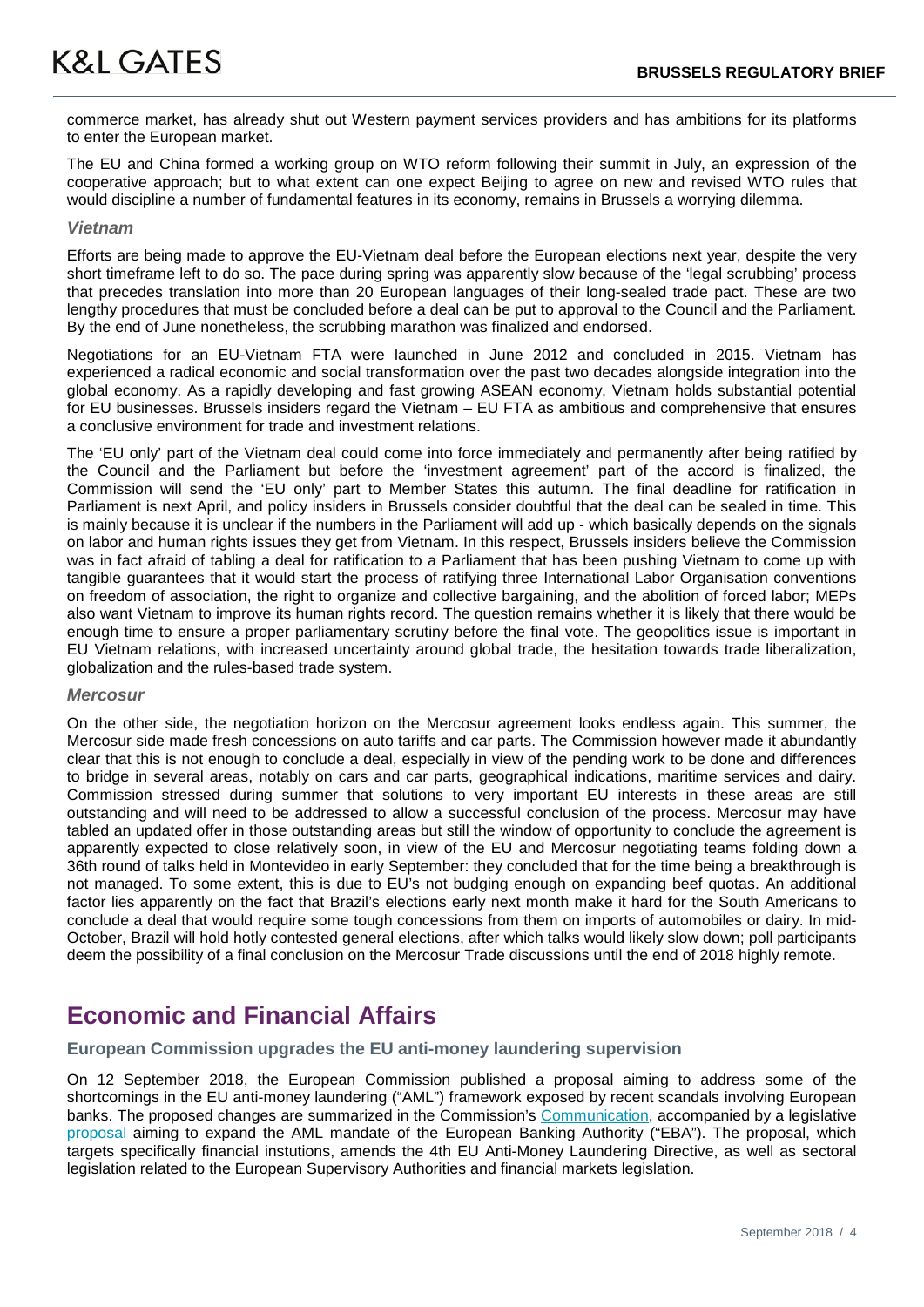The Communication on "Strengthening the Union framework for prudential and anti-money laundering supervision for financial institutions" outlines the existing deficiencies in the system and calls for quick, short-term legislative as well as non-legislatives remedies to restore the EU's reputation after the revelations and reduce financial stability risks.

The Commission proposes to entrust the EBA with EU-level supervisory powers and to enhance its supervisory toolbox through amendments to its founding Regulation. The EU-level AML supervision would thus no longer be shared among the three European Supervisory Authorities ("ESAs") through their Joint Committee, but would be centralized in the EBA and its own standing committee composed of the heads of the national AML authorities. The EBA would oversee the conduct of all the "obliged entities" defined by the fifth AMLD Directive ("AMLD5"), which also fall under the supervisory remit of the ESAs. Its new tools would include, among others, periodic reviews on AML issues, which should be reported to the European Parliament, the Council of the EU and the Commission, if serious breaches are identified. Besides becoming an AML data hub, the EBA would take a leading role in thirdcountry coordination and would be able to directly address financial sector operators.

Furthermore, the Commission underlines the need to undertake changes in the banks' prudential framework, including confidentiality waivers to all authorities processing AML-related information as well as duty of cooperation between prudential and AML authorities. These changes were already suggested by the Parliament under the review of the Capital Requirements Directive ("CRD"), which is currently under negotiation. As regards nonlegislative proposals, the Commission invites the EBA to adopt common guidance for prudential supervisors to take account of AML/CTF concerns in a consistent manner.

The Commission calls on the Parliament and the Council ("co-legislators") to adopt the proposal by early 2019 at the latest. The Commission does not rule out larger scale reforms, which will be reflected in its report on the implementation of the AMLD5. These could potentially include transforming the AMLD5 into a directly applicable regulation and establishing a new EU AML body.

## **Telecommunications, media and technology**

**The Austrian Presidency proposes to discard the draft e-privacy rules on software settings**

In July 2018, the Austrian Presidency of the Council of the EU released its first compromise text on the prominent provisions of the [draft Regulation on Privacy and Electronic Communications.](https://eur-lex.europa.eu/legal-content/EN/TXT/PDF/?uri=CELEX:52017PC0010&from=EN)

Tabled in January 2017, the proposal is intended to complement the EU data protection and telecoms frameworks, aligning the existing privacy legislation for electronic communications to the EU General Data Protection Regulation. Among the changes introduced with such reform, the proposed Regulation covers also telecommunication services provided by market-players via the Internet (the so-called OTTs) and include new rules on permitted processing of data, tracking technologies such as cookies and privacy settings for e-communication software placed on the market.

Although the Commission stressed to have the final text ready by 25 May 2018 - in line with the GDPR - the proposal is still stalling within the Council as a result of fierce lobbying in Brussels and at national level. Consequently, only a few days after the start of the [six-month presidency,](http://www.consilium.europa.eu/en/council-eu/presidency-council-eu/) the Austrian experts immediately rolled up their sleeves with the aim to complete the file before the 2019 European elections.

The first Presidency's move in order to break the Council deadlock focuses on the general privacy settings set up in e-communication software. The Commission's original proposal would require software such as browsers or mobile apps to provide users with the possibility to easily decide whether to allow third parties' access and storing of information on their devices. Moreover, software providers would be demanded to inform users about the availability of such privacy settings upon the software installation.

In the compromise text circulated to the other Member States' teams, the Austrian Presidency proposes to deviate significantly from the approach taken by the Commission and has decided to delete in full the above-mentioned requirements. Such removal has been praised by a relevant number of Member States along with telecommunications operators and digital businesses organizations.

The final text on browser and software settings can have significant implications for the whole digital advertising sector, companies whose main source of income is advertising (e.g. electronic media) and, more broadly, the datadriven industry. In the next few months, we will see whether the Austrian Presidency's strategy leads to a solid Council position on the e-privacy proposal. Even in that case, nothing will be definitive: the European Parliament (which is ready to negotiate with the Council in order to reach a joint text on the proposal) recommends that software and browsers should have, by default, strong privacy settings to prevent third parties' tracking, storing and collection of information from the end-users' equipment.